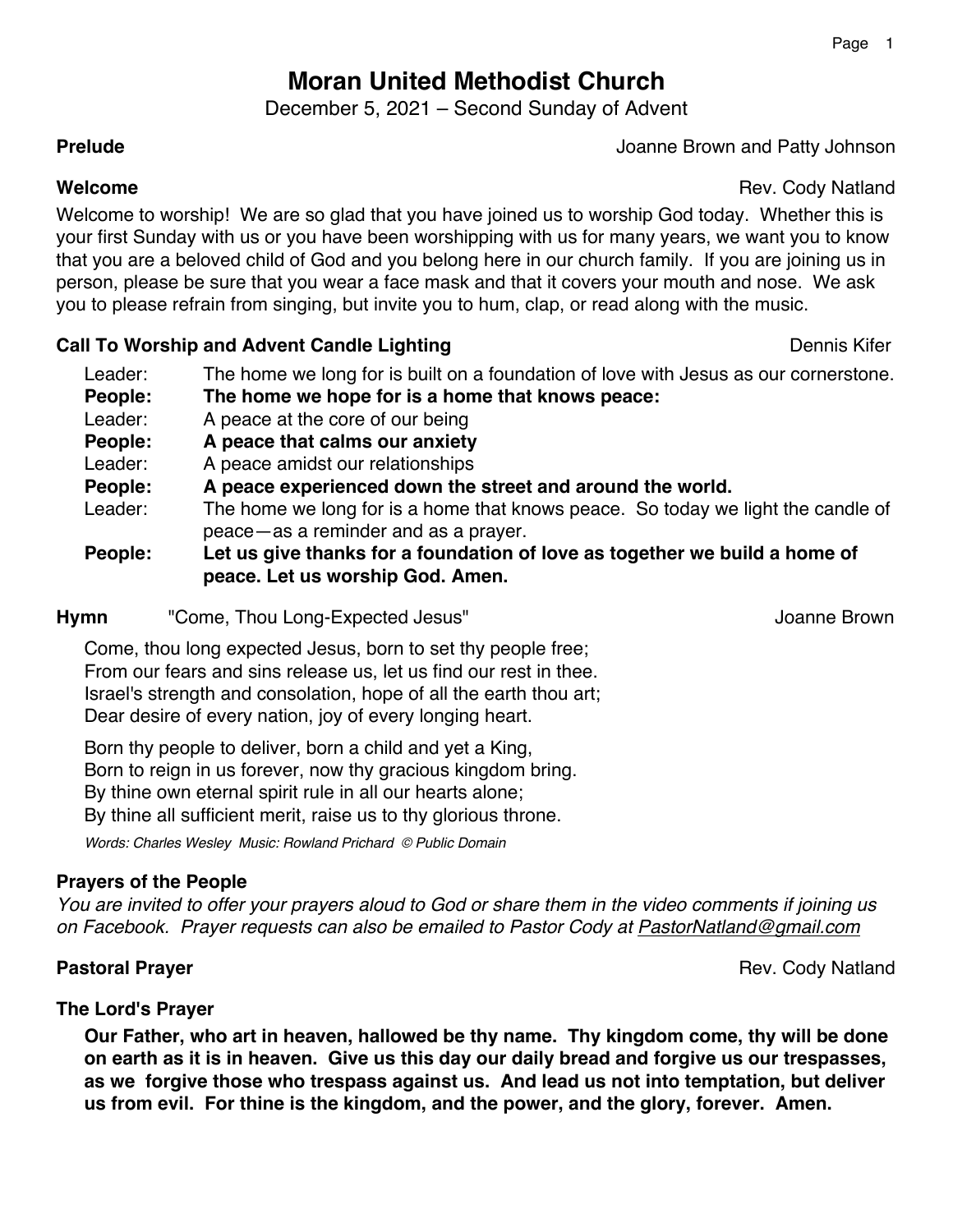**Hymn** "Angels From The Realms Of Glory" Janice Wrhel and Crystal Natland

Angels from the realms of glory, wing your flight o'er all the earth; Ye who sang creation's story now proclaim Messiah's birth: Come and worship, come and worship, worship Christ, the newborn King.

Shepherds, in the field abiding, watching o'er your flocks by night, God with us is now residing; yonder shines the infant light: Come and worship, come and worship, worship Christ, the newborn King.

Sages, leave your contemplations, brighter visions beam afar; Seek the great Desire of nations; ye have seen his natal star: Come and worship, come and worship, worship Christ, the newborn King.

Saints, before the altar bending, watching long in hope and fear; Suddenly the Lord, descending, in his temple shall appear: Come and worship, come and worship, worship Christ, the newborn King.

James Montgomery and Henry T. Smart © Public Domain

*Philippians 1:3-11 (NRSV)*

I thank my God every time I remember you, constantly praying with joy in every one of my prayers for all of you, because of your sharing in the gospel from the first day until now. I am confident of this, that the one who began a good work among you will bring it to completion by the day of Jesus Christ. It is right for me to think this way about all of you, because you hold me in your heart, for all of you share in God's grace with me, both in my imprisonment and in the defense and confirmation of the gospel. For God is my witness, how I long for all of you with the compassion of Christ Jesus. And this is my prayer, that your love may overflow more and more with knowledge and full insight to help you to determine what is best, so that in the day of Christ you may be pure and blameless, having produced the harvest of righteousness that comes through Jesus Christ for the glory and praise of God.

# *Luke 1:57-80 (NRSV)*

Now the time came for Elizabeth to give birth, and she bore a son. Her neighbors and relatives heard that the Lord had shown his great mercy to her, and they rejoiced with her.

On the eighth day they came to circumcise the child, and they were going to name him Zechariah after his father. But his mother said, "No; he is to be called John." They said to her, "None of your relatives has this name." Then they began motioning to his father to find out what name he wanted to give him. He asked for a writing tablet and wrote, "His name is John." And all of them were amazed. Immediately his mouth was opened and his tongue freed, and he began to speak, praising God. Fear came over all their neighbors, and all these things were talked about throughout the entire hill country of Judea. All who heard them pondered them and said, "What then will this child become?" For, indeed, the hand of the Lord was with him.

Then his father Zechariah was filled with the Holy Spirit and spoke this prophecy:

"Blessed be the Lord God of Israel, for he has looked favorably on his people and redeemed them. He has raised up a mighty savior for us in the house of his servant David,

as he spoke through the mouth of his holy prophets from of old,

**Scripture** Lois Moller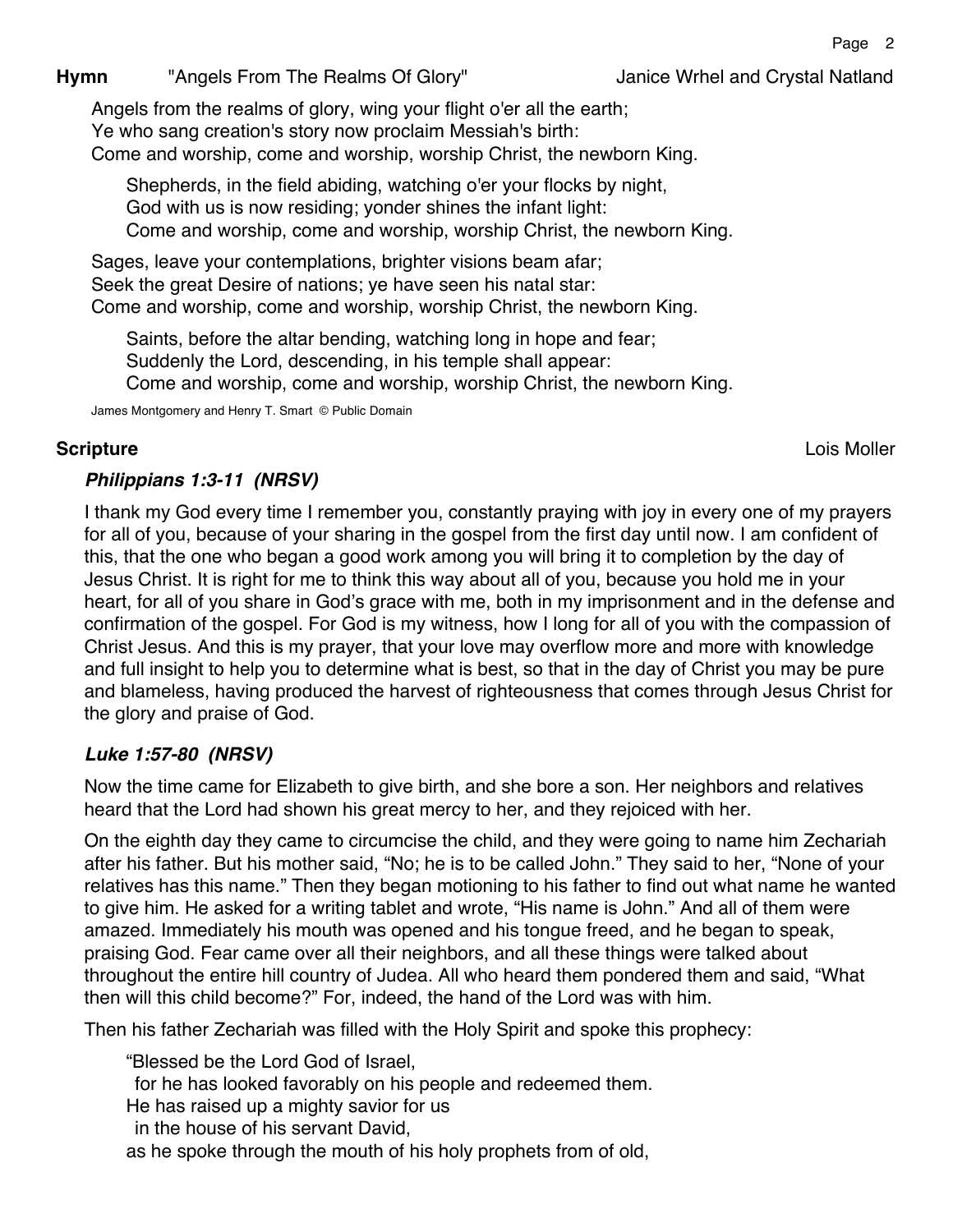that we would be saved from our enemies and from the hand of all who hate us.

Thus he has shown the mercy promised to our ancestors,

and has remembered his holy covenant,

the oath that he swore to our ancestor Abraham,

to grant us that we, being rescued from the hands of our enemies,

might serve him without fear, in holiness and righteousness

before him all our days.

And you, child, will be called the prophet of the Most High;

for you will go before the Lord to prepare his ways,

to give knowledge of salvation to his people

by the forgiveness of their sins.

By the tender mercy of our God,

the dawn from on high will break upon us,

to give light to those who sit in darkness and in the shadow of death,

to guide our feet into the way of peace."

The child grew and became strong in spirit, and he was in the wilderness until the day he appeared publicly to Israel.

- *- - -*

*Leader: This is the word of God for the people of God. Response: Thanks be to God.*

**Sermon** *Close To Home: Laying The Foundation Rev. Cody Natland Rev. Cody Natland* 

### **Holy Communion**

*Those who are worshipping in person should have received pre-packaged communion elements at the sign-in tables where you received your worship bulletins. For those joining us virtually, we invite you to gather the elements for Holy Communion as we celebrate the Lord's extensive, welcoming table. The traditional elements are bread and grape juice/wine, but you are welcome to substitute whatever elements are available to you (water, juice, crackers, etc).*

*Those who are worshipping in person are invited to either lift up your mask briefly to receive the communion elements, or if you would be more comfortable, to hold onto your communion elements to receive them outside/later.*

#### **Invitation to the Offering**

*We invite you to give as God leads you to support our church and ministries as we seek to embrace, inspire, and serve, making disciples of Jesus Christ for the transformation of the world. You may place your gift in the offering plates in the Sanctuary and Fellowship Hall, give online at www.moranumc.org/give, or mail your gift to: 3601 E 65th Ave / Spokane, WA 99223.*

**Song** "My Lighthouse" Janice Wrhel with Kenny Sager (drums) and Crystal & Cody Natland

In my wrestling and in my doubts In my failures you won't walk out Your great love will lead me through You are the peace in my troubled sea You are the peace in my troubled sea

In the silence you won't let go In my questions your truth will hold Your great love will lead me through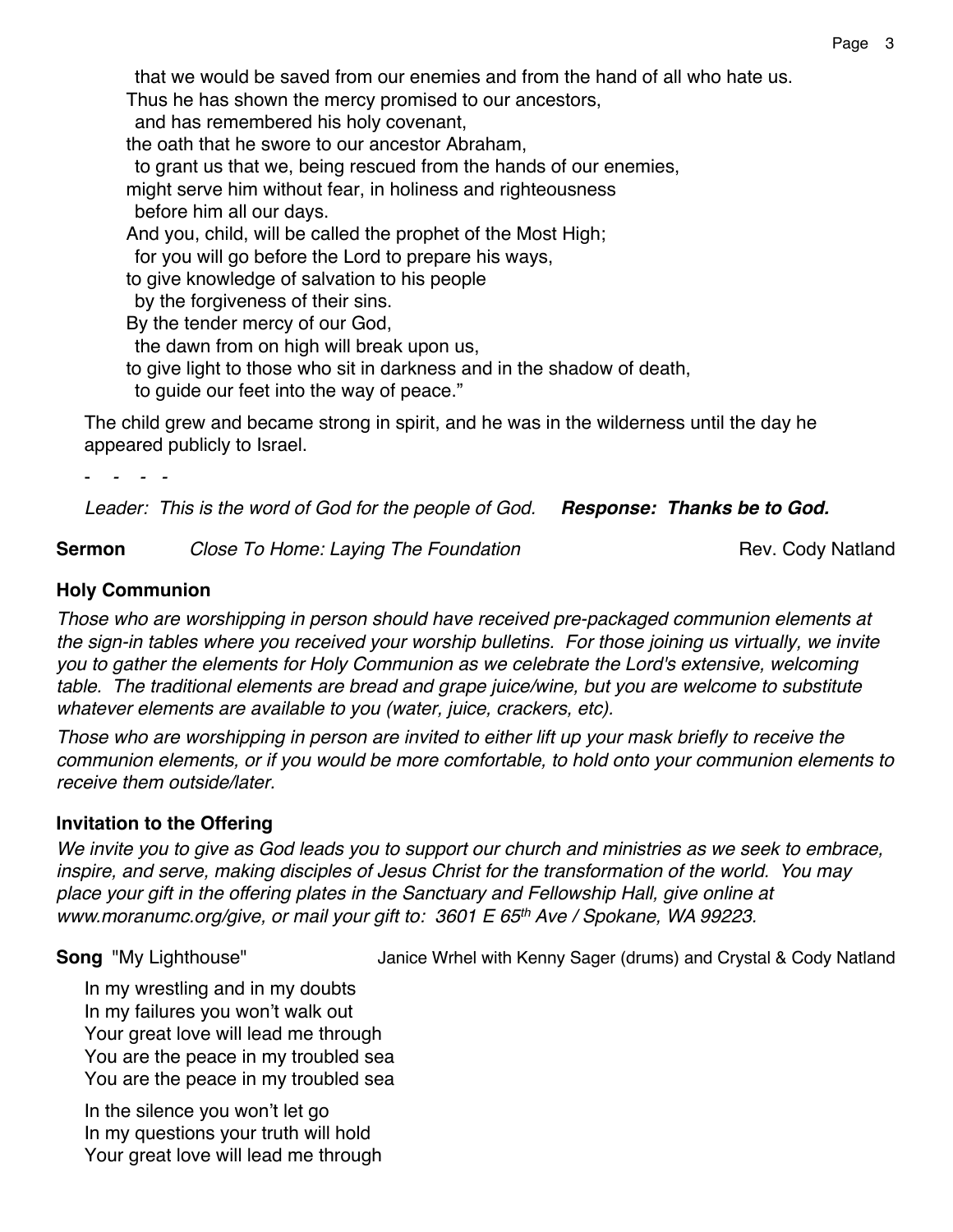You are the peace in my troubled sea You are the peace in my troubled sea

*Chorus:* My lighthouse, my lighthouse Shining in the darkness, I will follow you My lighthouse, my lighthouse I will trust the promise you will carry me Safe to shore, safe to shore Safe to shore, safe to shore

I won't fear what tomorrow brings With each morning I'll rise and sing My God's love will lead me through You are the peace in my troubled sea You are the peace in my troubled sea

#### *Chorus*

*Bridge:* Fire before us*,* you're the brightest You will lead us through the storms (x4)

#### *Chorus*

*Chris Llewllyn & Gareth Gilkeson © 2013 Thankyou Music*

**Benediction** Rev. Cody Natland

As *this* service ends, *your* service beings: Comfort the homesick. Open your doors to others. Seek sanctuary. Be brave enough to go home by another way. And remember that here in God's family, all are welcomed – so come back soon. In the name of our Foundation – God, Spirit, and Son – go in peace. Amen.

**Postlude** Joanne Brown

*As the service ends, we invite those seated in the Fellowship Hall to be dismissed first. Ushers will dismiss those seated in the Sanctuary by row/section. If you would like to greet one another, we invite you to gather outside on the entry patio for a time of fellowship, but please do not gather indoors.*

*Call to Worship and Benediction adapted from Rev. Sara (Are) Speed* | A Sanctified Art LLC | sanctified art.org

*Permission for the use of the music in this service and livestream given by CCLI. CCLI License 1507867; CCLI Streaming License CSPL155631.*

# *Virtual Coffee Hour*

Sundays at 11:30 am on Zoom

Those worshipping virtually are invited to join us on Zoom for a time of fellowship and connection immediately following the worship service.

Join by Computer/Tablet/Smartphone: https://greaternw.zoom.us/j/96460688631

Join by Phone (home phone, landline, or cell – no internet required)

+1(253) 215-8782 (Meeting ID: 964 6068 8631) +1(346) 248-7799 (Meeting ID: 964 6068 8631)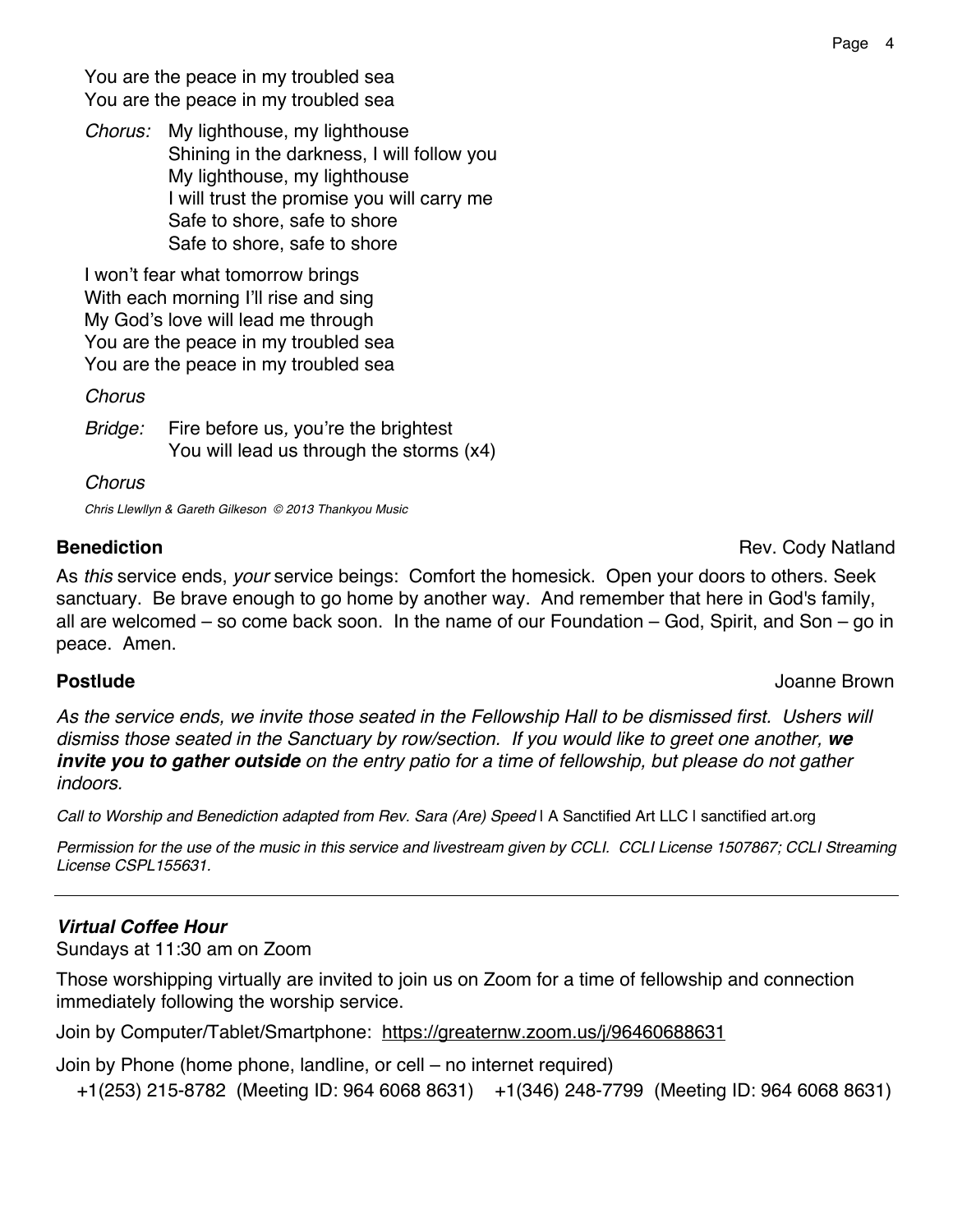# *Worship At Moran UMC --* Sunday Mornings at 10:30 am

We invite you to join us for worship on Sunday mornings at Moran UMC**.** Mask wearing and physical distancing will be required by all participants, regardless of vaccination status. Children's Sunday School for children in Preschool through 5<sup>th</sup> Grade is offered in the Disciples/Shepherds Room during the worship service.

# *Worship Online --* Sunday Mornings at 10:30 am

Our worship services continue to be live-streamed online for those who are unable or not yet comfortable returning to in-person services. Our worship services continue to be live-streamed online for those who are unable or not yet comfortable returning to in-person services.

# **Children's Sunday School (Preschool through 5th Grade)**

*Sundays at 10:30 am in the Disciples/Shepherds Room*

**Sunday School is offered during our worship service in the Disciples/Shepherds Room.** By opening the dividing wall between the two rooms, we will have plenty of space to socially distance children by families. There will be lots of windows to open, our HVAC system running, and a highcapacity air purifier. All children and adults must wear masks, and all teachers and other volunteers are fully vaccinated against COVID-19. Please bring your child straight back to the classroom when you arrive rather than entering the Sanctuary.

# **2022 Pledge Cards**

Thank you for your support and commitment to God's ministry at Moran UMC for the coming year! If you have a completed financial pledge card for 2022 to turn in, you can do so at any time. You can place it in an offering plate on Sunday morning, mail it to the church, or leave it in Patty Johnson's box in the church office.

# **Ornaments for Small Sanctuary Trees**

This Advent and Christmas we want to invite every member of our church family to share a sign of their presence in our worship services (whether you attend online or in person) by helping to decorate our two small (4-foot) Christmas trees in the Sanctuary. These trees will be visible to all who attend our worship services, whether in person in the Sanctuary, Fellowship Hall, or online via live-stream.

We invite you to donate a small, lightweight ornament that we will hang on one of these trees. Ornaments can be brought to the church on Sunday mornings or dropped off during the week during office hours. You are welcome to come to the tree and hang it yourself, or somebody else can hang it for you. If you are not able to get to the church, please call the church at (509) 448-7102 and we will make arrangements to pick up your ornament.

# **Weekday Morning Prayer Group** -- Weekdays at 9am on Zoom

We meet on Monday through Friday mornings for prayer, scripture, and a short meditation.

Join Morning Prayer by Computer/Smartphone/Tablet: https://greaternw.zoom.us/j/349727648

Connect via Phone (home phone, landline, cell phone):

+1 (253) 215-8782 (Meeting ID: 349 727 648) +1 (346) 248-7799 (Meeting ID: 349 727 648)

# **Monday Vespers and Holy Communion** -- Mondays at 6:30pm

Connect via Facebook Live: www.facebook.com/moranchurch

Connect via Zoom (computer/tablet/smartphone: https://greaternw.zoom.us/j/97155799598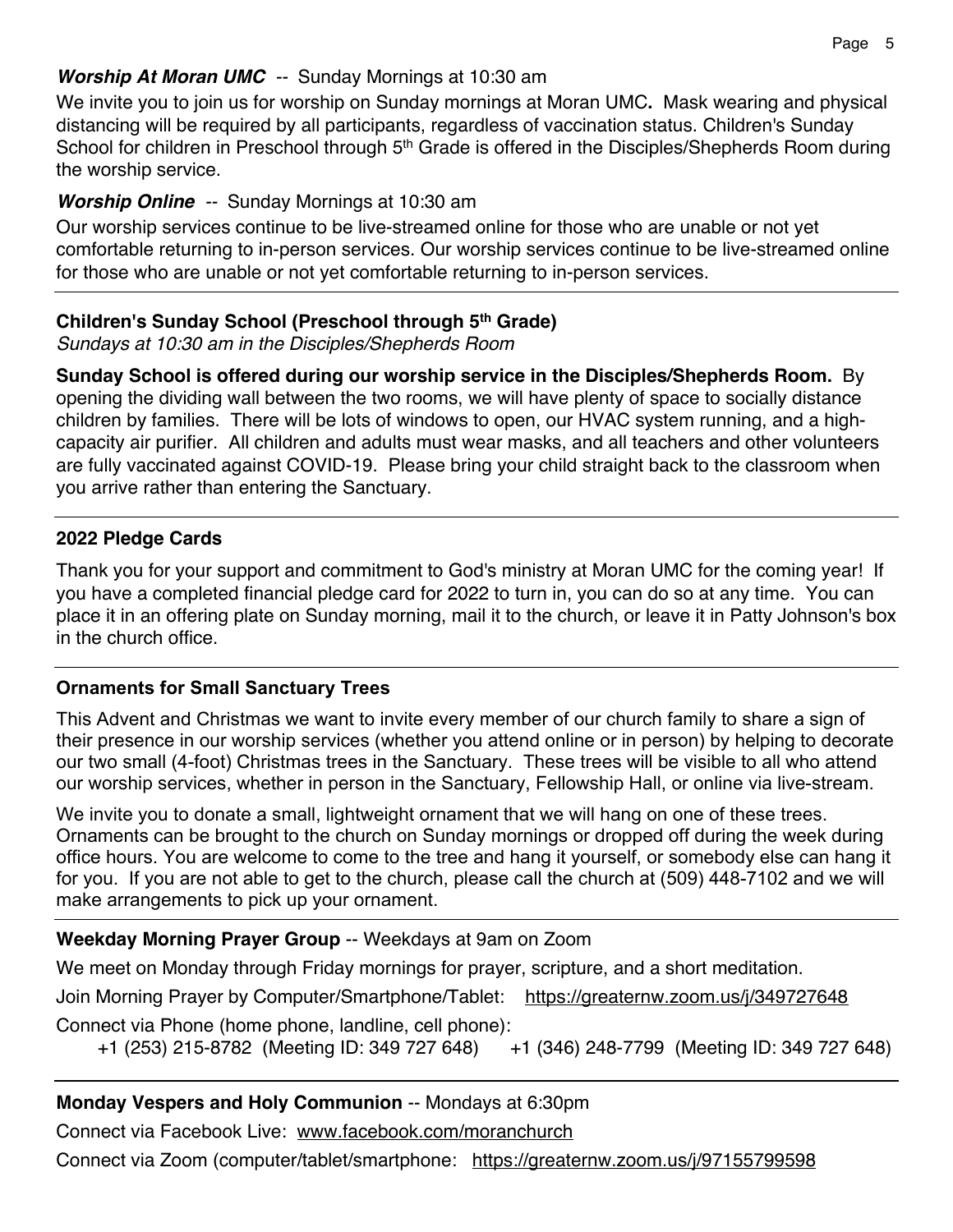Connect via Phone (home phone, landline, cell phone):

+1 (253) 215-8782 (Meeting ID: 971 5579 9598) +1 (346) 248 7799 (Meeting ID: 971 5579 9598)

### **Pub Theology** -- Tuesdays at 6pm on Zoom

Join by Computer/Smartphone/Tablet: https://greaternw.zoom.us/j/794159957

Connect via Phone (home phone, landline, cell phone): +1 (253) 215-8782 (Meeting ID: 794 159 957) +1 (346) 248-7799 (Meeting ID: 794 159 957)

#### **Advent Study**

*One Study, Two Options:* 

 **Online:** Wednesdays from 6:00-7:15 pm on Zoom (beginning Dec. 1) **In Person:** Thursdays at 10:00-11:30 am in the Disciples/Shepherds Room (beginning Dec. 2)

This week we will begin a four-week study on the series "The Heart That Grew Three Sizes: Finding Faith in the Story of The Grinch." This book and video series is created by Rev. Matt Rawle, a United Methodist Pastor serving in Louisiana. There are two options for how to attend this study, either on Zoom on Wednesday evenings or in person on Thursday mornings; the Wednesday and Thursday sessions will be (roughly) the same.

As usual, reading the book along with the study is encouraged, but will not be required. Pastor Cody has ordered four copies of the book that will be available after Thanksgiving; copies can also be ordered online from Cokesbury.com or Amazon. Those joining on Wednesday evenings are encouraged to watch the video clip (available at https://bit.ly/mumcadventvideos) *prior* to our weekly sessions; those joining on Thursday mornings will watch the video clip as part of our time together.

Join the Wednesday Evening Advent Study by Computer/Smartphone/Tablet: https://greaternw.zoom.us/j/276855082

Join the Wednesday Evening Advent Study by Phone (dial either of these numbers): +1 (253) 215-8782 (Meeting ID: 276 855 082) +1 (346) 248-7799 (Meeting ID: 276 855 082)

#### **Christmas Carol Sing-Along**

Sunday, December 19th at 11:30am – Outdoor

After worship on December 19th, we invite you to join us outside on our front patio after worship for cocoa and cookies, and then sharing together in Christmas joy as we sing traditional Christmas Carols together. This is a great opportunity for fellowship, a time that we can safely sing together, and to share our church with your family and friends.

*If you would like to help by providing individually wrapped cookies for this event, please contact Theresa Kamitomo.*

#### **Lord, Hear Our Prayers…**

- For **Parker Dammel**, who has been having some breathing issues and is awaiting test results.
- For **Nancy Oberst and her family** as they grieve the death of her beloved mother on Saturday.
- For Don Rodman's brother, **Chuck,** who began chemotherapy this week.
- For the **community of Oxford, Michigan**, where there was a school shooting this week, and for the **victims and their families**.
- For **Merle and Jacque Davis,** whose son-in-law Alex passed away. We pray also for Alex's wife, **Margie and all of the family.**